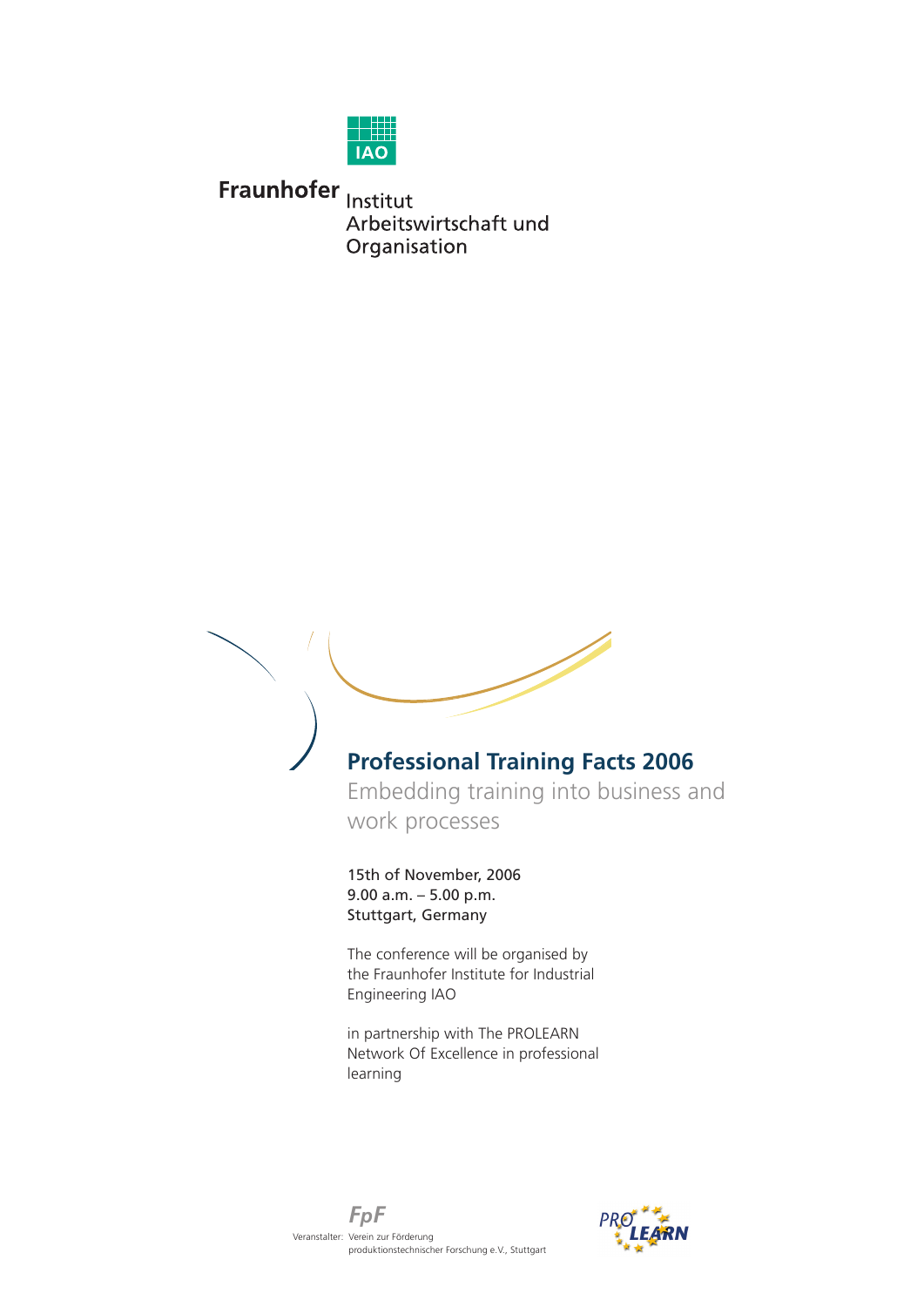## Preface Professor Dr.-Ing. Spath



In many organisations and companies training and learning offers do not fit to personal, situational and business needs. Often trainings and courses are offered too late for changes in business processes or they are not aligned with the needs of the employees. As a result the planning and executing of learning processes are not connected with business processes and business information systems. In consequence such training offers have a lack of acceptance because they are not enabling the employees to fulfil their tasks in the business process. Today learning design and business process management are often »loose connected worlds«. If processes are changed, organisations take care of IT requirements but they do not consider that learning and training is a key enabler for the knowledge transfer to their »human capital«. Training is an investment as important as, e.g., a new IT infrastructure.

Fortunately, information and communication technologies are not only the cause for qualification and training needs but also support it. In future people and organisations will be more competitive by reducing the time to fill competency gaps and to build skills according to business needs and the daily work processes. The time gap between identification of a learning need and the appropriate training should become smaller.

#### Fraunhofer IAO, Stuttgart Preface Professor Dr.-Ing. Spath

The international Professional Training Facts 2006 conference will demonstrate how information and communication technologies are already used for professional training and give foresights and forecasts for upcoming IT solutions in this area.

The conference will focus on the issue of requirements, challenges, solutions, and experiences in the area of professional training. Speakers from companies as well as from research institutes and universities will show ideas shaping this field today and in future. Special themes of the conference will be: company requirements and challenges in professional training; upcoming ICT solutions for education; processoriented learning and information exchange with the focus on embedding

training into business and work processes; and more.

As an international conference in cooperation with the PROLEARN network of excellence in professional training the main conference language is English, but to attract national participants as well there also will be two tracks in German.

Prof. Dr.-Ing. Dieter Spath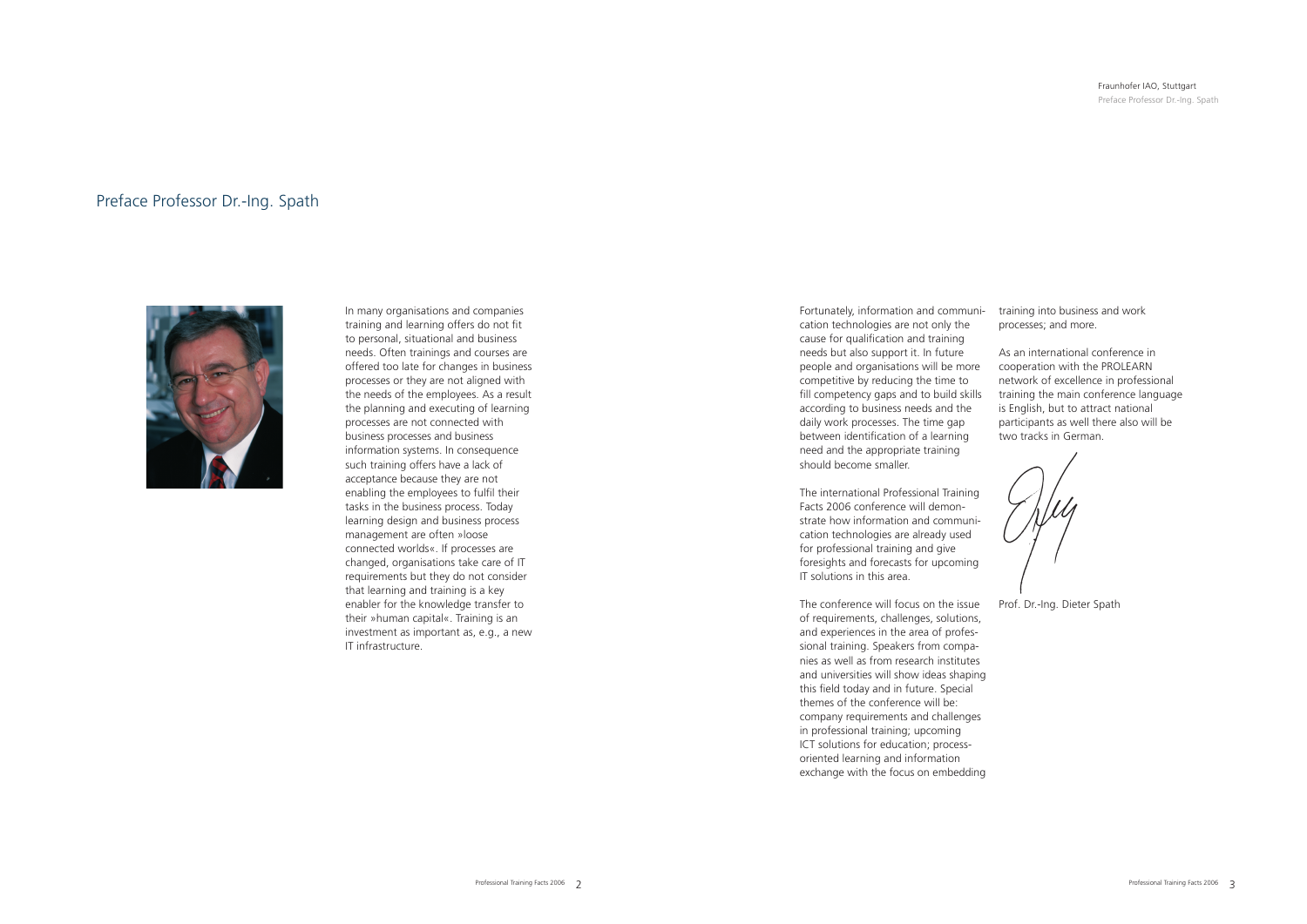#### **Target groups**

companies, intermediary organizations, providers of solutions in professional learning, (applied) research institutes

The conference languages are English and German (in different tracks)

295  $\epsilon$  (including lunch, drinks and conference proceedings)

#### General conference chair

Prof. Dr.-Ing. Dieter Spath Fraunhofer Institute for Industrial Engineering (Fraunhofer IAO) Stuttgart, Germany

#### Conference registration [www.professional-training-facts.com](http://www.professional-training-facts.com)

#### Registration fee

#### Cancellation of registration

The registration can be cancelled until October 31st, 2006. All later cancellations will effect a full price invoice.

### Further information

PROLEARN IAO Conference Administrator Fraunhofer Institute for Industrial Engineering (IAO) Institutszentrum Stuttgart (IZS) Nobelstraße 12 70569 Stuttgart, Germany Telefon: +49 (0) 7 11/9 70 - 20 92, -2019 Email: prolearn@iao.fraunhofer.de

For further information, online registration and latest updates visit our conference website: [www.professional-training-facts.com](http://www.professional-training-facts.com)

#### How to find us

 $1.00 - 5.30$  p.m. **Pre-Workshop 3 Inno-Tanks: Expertenwissen im Unternehmen produktiv nutzen**

By S-Bahn line S1, S2 or S3 from the main station or line S2 or S3 from the airport to »Universität«. From the exit »Wohngebiet Schranne-Endelbang / Nobelstraße« it is a 10-minute walk to the Institutszentrum.

By car via the A8 or A81 motorway; when you reach the Stuttgart interchange (Autobahnkreuz Stuttgart, Stuttgart-Zentrum/S-Vaihingen exit), follow the A831/B14 as far as the Universität exit. There's a car park free of charge in the Institutszentrum.

An electronic access sketch you can find here: [www.iao.fraunhofer.de/e/](http://www.iao.fraunhofer.de/e/profil/adresse.hbs) [profil/adresse.hbs](http://www.iao.fraunhofer.de/e/profil/adresse.hbs)

## Information Pre-Workshops

In the afternoon at 14th of November 2006, three pre-conference workshops are offered for specific issues in the context of embedding training into working and business processes (in German language only).

### $1.00 - 5.30$  p.m.

**Pre-Workshop 1 Social Software für betriebliche Weiterbildung und das Wissensmanagement**

Ralf Klamma RWTH Aachen, Germany

#### $1.00 - 5.30$  p.m.

**Pre-Workshop 2 Arbeitsorientiertes Lernen – Ein praxisorientierter Workshop**

Jürgen Wilke Fraunhofer IAO, Germany

David Kremer Fraunhofer IAO, Germany

Am 14. November 2006 werden mittags drei Pre-Workshops angeboten, welche ergänzend zur Professional Training Facts folgende Themenstellungen praxisorientiert vertiefen (in deutscher Sprache).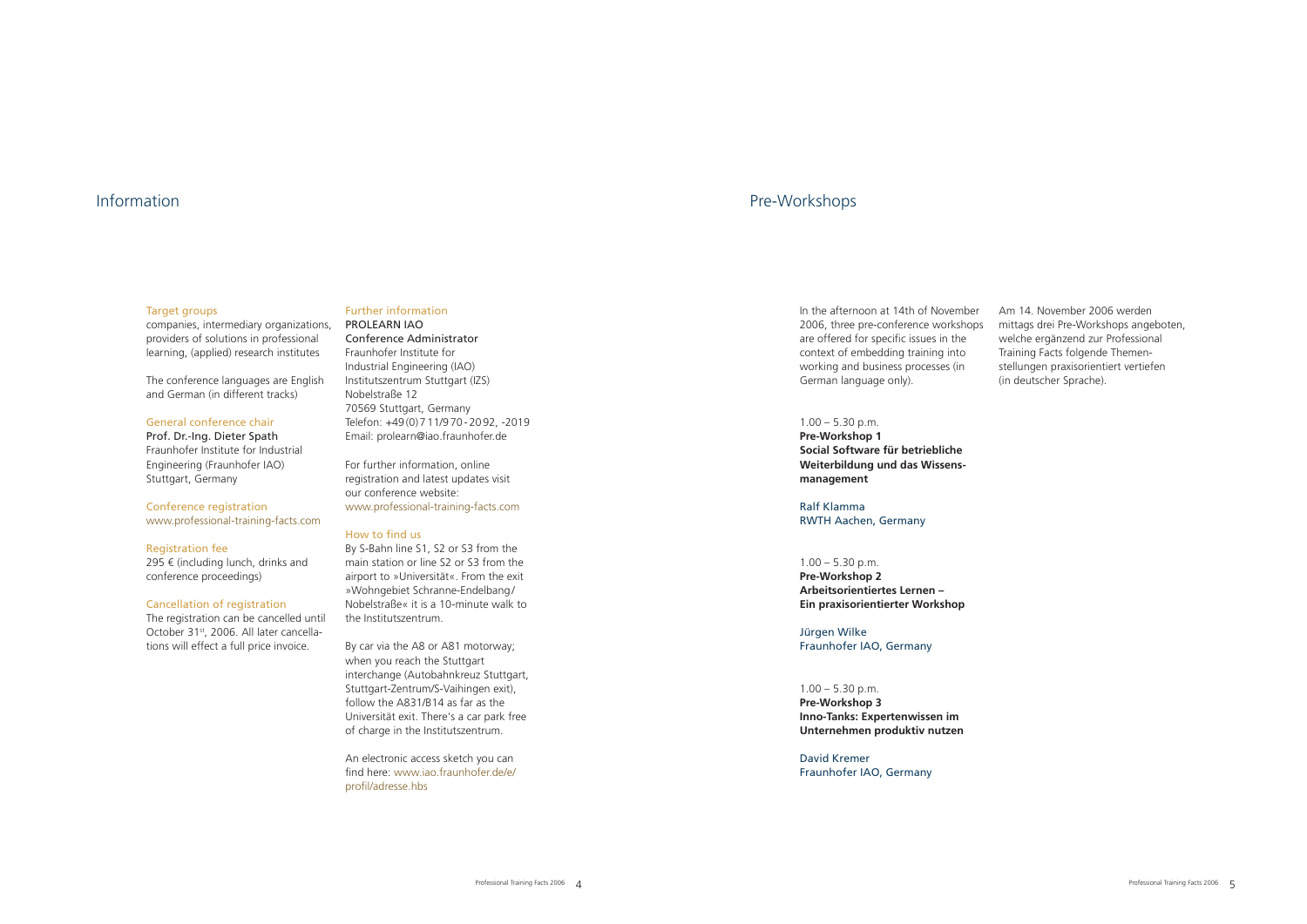## Program description

Professional Training Facts 2006

9.00 – 10.30 a.m. **Keynotes – professional training facts**

#### Dieter Spath Fraunhofer IAO Embedding training into business and work processes

Marco Marcella European Comission – Information Society and Media Directorate General Learning and Cultural Heritage, Luxemburg EU RTD activities in Technologyenhanced Learning

#### Rainer Zinow SAP AG, Germany Community-driven Knowledge Transfer in the Workplace Environment

| 8.00 a.m.  | $8.00 - 9.00$ a.m.<br><b>Registration</b>                               |
|------------|-------------------------------------------------------------------------|
| 9.00 a.m.  | $9.00 - 10.30$ a.m.<br><b>Welcome and keynotes</b><br>[0]               |
| 10.00 a.m. |                                                                         |
|            | $10.30 - 11.00$ a.m.<br><b>Coffee break &amp; Exhibition</b>            |
| 11.00 a.m. | 11.00 $a.m. - 1.00 p.m.$<br>Track sessions (each 120 minutes) [1, 2, 3] |
| 12.00 a.m. |                                                                         |
| 1.00 p.m.  | $1.00 - 2.30$ p.m.<br><b>Lunch &amp; Exhibition</b>                     |
| 2.00 p.m.  |                                                                         |
|            | $2.30 - 4.30$ p.m.<br>Track sessions (each 120 minutes) [4, 5, 6]       |
| 3.00 p.m.  |                                                                         |
| 4.00 p.m.  |                                                                         |
|            | $4.30 - 5.00$ p.m.<br><b>Final remarks &amp; farewell coffee</b>        |
| 5.00 p.m.  | 5.00 p.m<br><b>End of conference</b>                                    |

## **[0]**

## Schedule

Professional Training Facts 2006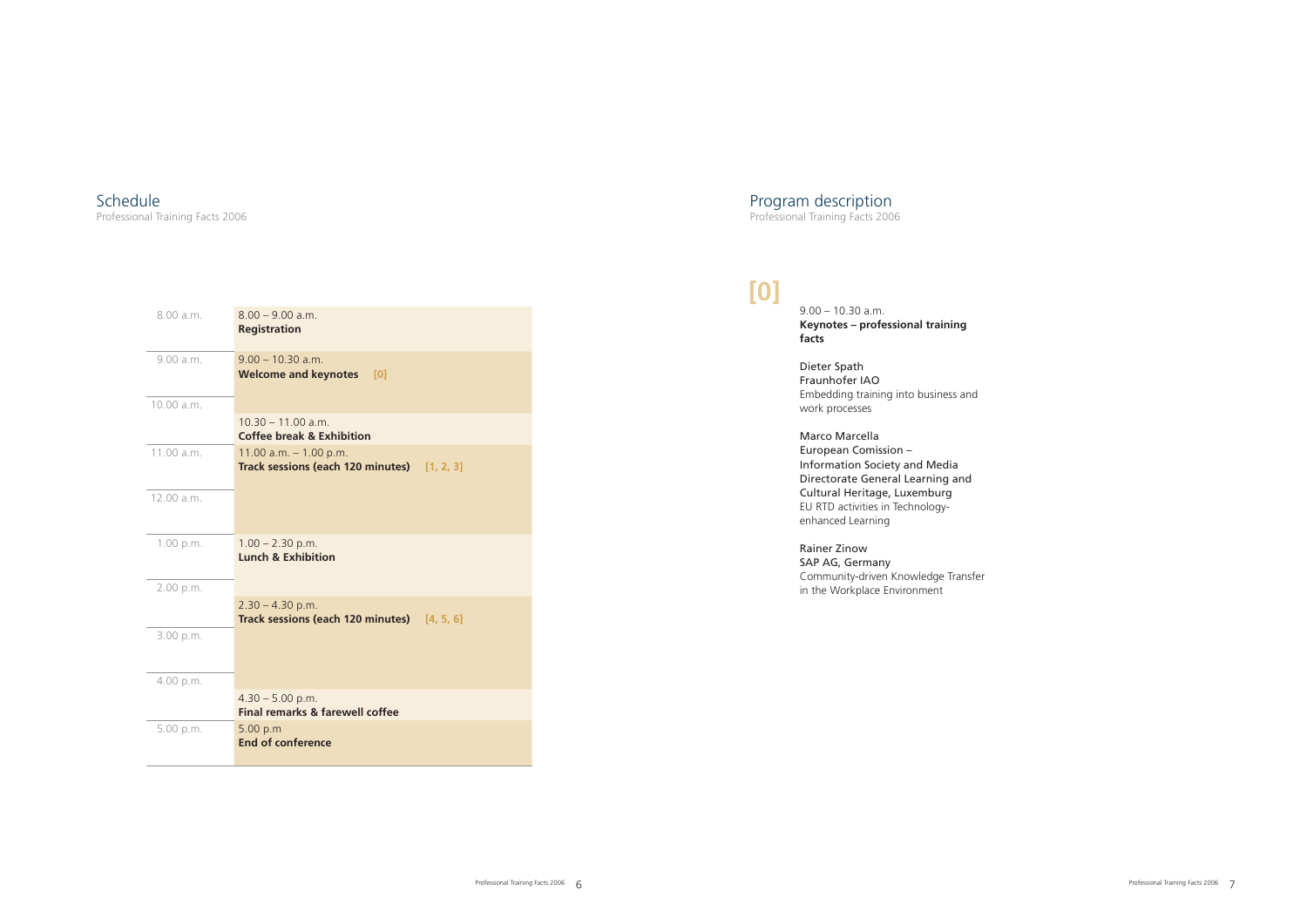#### $11.00$  a.m.  $-1.00$  p.m. **Track 2 Company performance improvement and the role of leading-edge training tools**

Company performance improvement is the key issue for organisations. To increase performance training and learning activities should be evaluated against this issue. In this track challenges and solutions to overcome this issues by leading-edge training tools will be illustrated.

Chaired by

### Peter Scott Open University, United Kingdom

Oliver Korn Korion, Germany Simulations for industry and service: New solutions for learning enterprises

#### $11.00$  a.m.  $-1.00$  p.m. **Track 1 Future trends in e-learning**

Lucia Pannese Imaginary, Italy Alexander Karapidis Fraunhofer IAO, Germany Games and learning come together to maximize effectiveness: the challenge of bridging the gap

#### Peter Scott Open University, UK Examining virtual events for effectiveness, knowledge work and learning

#### Karin Hamann Fraunhofer IAO, Germany Increase communication efficiency in distributed teams by implementing virtual meetings: a good practice case of a production company

## **[2]**

Program description Professional Training Facts 2006

#### Fraunhofer IAO, Stuttgart

Program description Professional Training Facts 2006

#### Fraunhofer IAO, Stuttgart

The track »Future Trends in E-Learning« should bring together practioners from big companies, consultants and people from academia to present new developments in professional training, to discuss current und future trends in e-learning and to formulate provoking new research questions in the field of technology enhanced learning.

#### Chaired by

#### Ralf Klamma RWTH Aachen, Germany

#### Ralf Klamma

RWTH Aachen University, Germany Katherine Maillet Institut National des Télécommunications INT, France Social Software for Professional Training Proven Partners, The Netherlands

#### Ton Zijlstra

Proven Partners, The Netherlands Pioneering Social Software applications in a small consulting firm (benefits, challenges, experiences)

#### Karsten Ehms

Siemens AG, Germany Corporate Technology – Information & Communication – Knowledge Management & Business Transformation

Ambjörn Naeve Royal Institute of Technology KTH, Sweden Research and development perspectives

Ingo Wolf T-Systems Enterprise Services GmbH, Germany Present state and future trends in extended vocational training – a report from industry

# **[1]**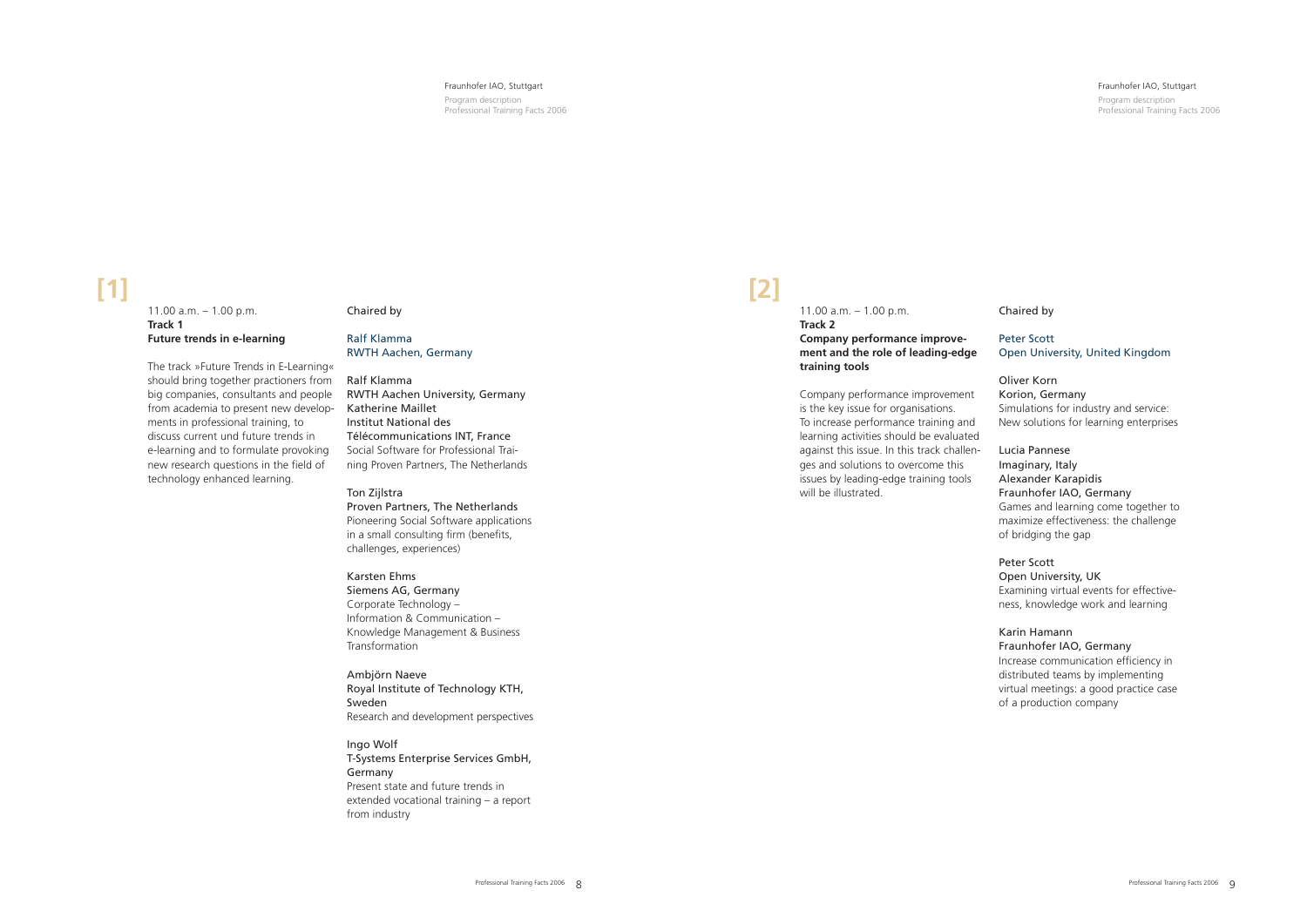#### Fraunhofer IAO, Stuttgart

#### $2.30 - 4.30$  p.m. **Track 4 Ageing, working, learning**

Program description Professional Training Facts 2006

#### Fraunhofer IAO, Stuttgart

Older workers are not a prominent target group of HRM strategies. However, against the background of ageing workforces the relationship between ageing, working and learning has to be rethought. This track deals with successful conditions, methods and examples of age management as well as learning of younger and older workers.

Chaired by

#### Bernd Dworschak Fraunhofer IAO, Germany

 $11.00$  a.m.  $-1.00$  p.m. **Track 3** Track in German language **Steigerung der Effizienz und des** 

#### Hartmut Buck Bernd Dworschak Fraunhofer IAO, Germany

Working and learning of ageing workforces – Major challenges

### Holger Möhwald

#### Möhwald Unternehmensberatung, Germany

Learning partnerships for younger and older employees at Sartorius AG, Göttingen

### Heidrun Kleefeld

SAP AG, Germany Active@work – Diversity in the company of the future

### Michael Kres promoveTM, Suisse

Repositioning and Reintegration of older employees – Lessons from the practice

## **[4]**

Program description Professional Training Facts 2006

**Ertrags von Bildungsdienstleistungen durch Standardisierung?**

Die Standardisierung von Bildungsprozessen und Bildungsdienstleistungen hat einen massiven Einfluss auf die Kosten-Nutzen-Parameter von Ausund Weiterbildung in Unternehmen. Der Track widmet sich dem Thema sowohl aus der Sicht der Dienstleistungsanbieter als auch aus der Sicht der Nachfrager.

Dabei wird auf die folgenden Problemstellungen näher eingegangen: Können standardisierte Bildungsdienstleistungen die Absatzchancen meines Unternehmens erhöhen? Senken standardisierte Bildungsdienstleistungen die Kosten? »More Value for Money« durch standardisierte Managementprozesse? Reduziert Qualitätssicherung die »Sunk Costs« von Bildungsdienstleistungen?

#### Chaired by

#### Bernd Simon, Wirtschaftsuniversität, Wien, Österreich

#### Jürgen Wilke

Fraunhofer IAO, Deutschland Strategische Allianzen für die Entwicklung und das Marketing von standardisierten Premium-Bildungsdienstleistungen

Christian Mars Microsoft, Deutschland Microsoft Sharepoint Portal Technologie

#### Peter Littig

DEKRA Akademie GmbH, Deutschland Embedding Standards – Pilotierung eines neuen europäischen Bildungsstandards (Europäischer Qualifikationsrahmen) durch transnationales IT- und Multimedia-Training

#### Bernd Simon Knowledge Markets Consulting

GesmbH, Österreich

Mit standardisiertem Bildungscontrolling den Wissenstransfer von Bildungsdienstleistungen erhöhen

# **[3]**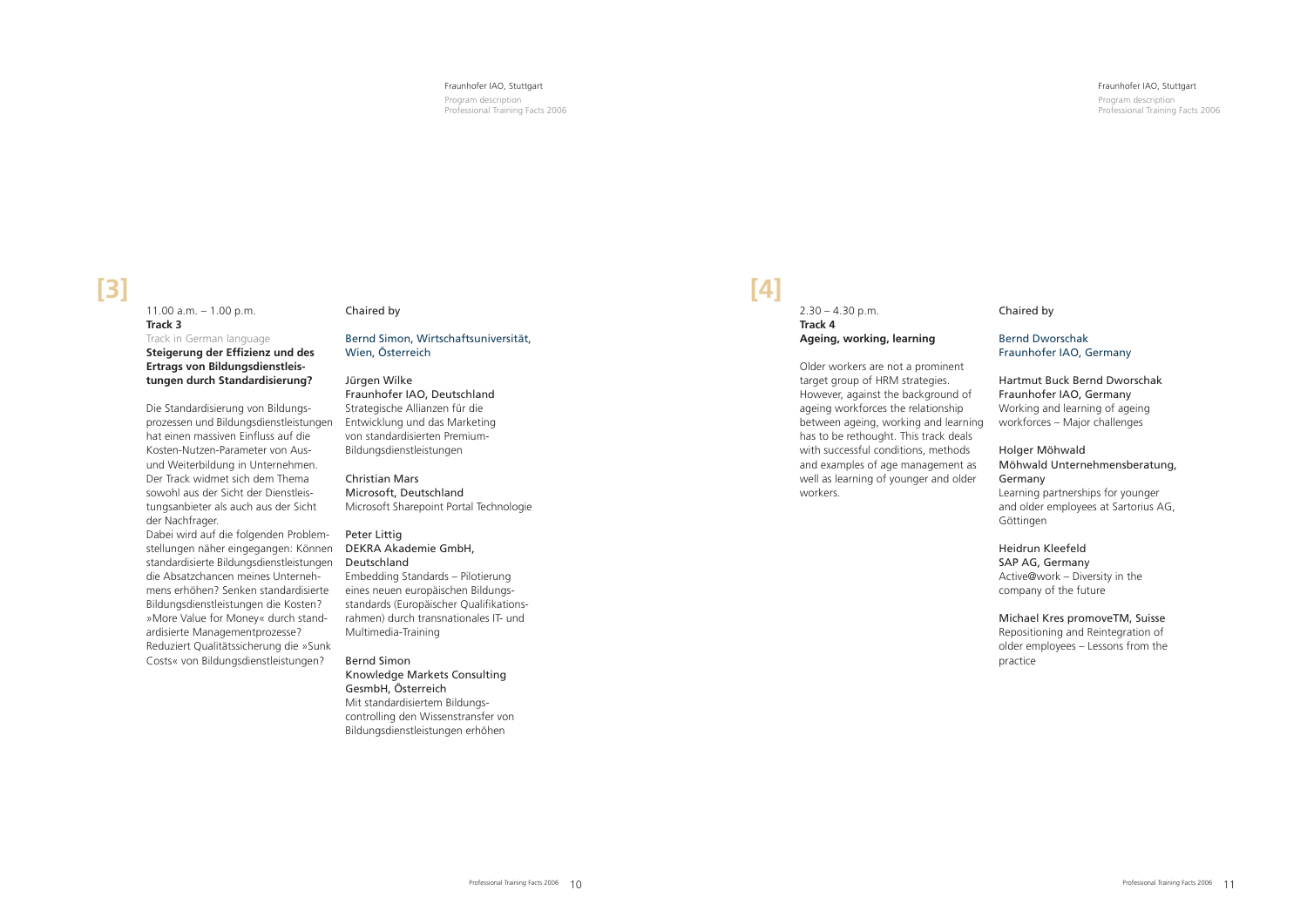Program description Professional Training Facts 2006

#### $2.30 - 4.30$  p.m. **Track 5 Learning technologies for better business performance**

The alignment of learning technology with business processes is a new but important issue within the area of professional learning. Approaches to integrate learning technologies into business process platforms and portals of companies on the basis of serviceoriented architectures will be discussed.

#### Chaired by

#### Volker Zimmermann imc AG, Germany

#### $2.30 - 4.30$  p.m. **Track 6** Track in German language **Wissen und Lernen managen – Trends, Ansätze und praktische Tipps für Unternehmen**

Katrina Lyking Deutsches Forschungszentrum für künstliche Intelligenz DFKI, Germany Learning Management – a business-process-driven perspective

Wolfgang Volz Ernst Klett Verlag GmbH, Germany Business process optimisation in educational publishing at Klett

Lutz Goertz MMB Institut für Medien- und Kompetenzforschung, Germany No more content – we need tools now! Findings in the BMWi-programme »LERNET«

Nils Faltin Imc AG, Germany Integration of informal learning activities into learning processes through individualization

## **[5]**

#### Fraunhofer IAO, Stuttgart

Die Frage nach dem richtigen Umgang mit Wissen und Lernen stellt für viele Unternehmen nach wie vor eine große Herausforderung dar. Dennoch liegen inzwischen auch vielfältige Erfahrungen darüber vor, wie durch Wissensmanagement, verbunden mit arbeitsnahem Lernen, die Unternehmensperformance Know-Center, Graz, Österreich gesteigert werden kann. Ein effektives und effizientes Management der Ressource Wissen leistet in Arbeits- und Geschäftsprozessen einen spürbaren Beitrag zum Erreichen der betrieblichen Ziele. Das belegen die Vorträge in diesem Track.

Chaired by

#### Klaus Zühlke-Robinet PT-DLR, Germany

#### Carsten Ritterskamp Ruhr Universität Bochum, Deutschland

Innovationsflüsse erfolgreich gestalten: das Management von Wissen an der Schnittstelle zwischen Dienstleister und Kunde

#### Tobias Ley

APOSDLE learn@work: Wie man Lernen und Arbeiten verbindet

#### Kathrin Schnalzer

Fraunhofer IAO, Deutschland Wissensmanagement in Unternehmen heute. Ergebnisse der Fraunhofer Studie »Wissen und Information«

#### Ralph Traphöner

Empolis GmbH, Deutschland

Die Präzisionsgummilippe – Anmerkungen zum praktischen Nutzen von Wissensmanagement in Unternehmensprozessen

Program description Professional Training Facts 2006

## **[6]**

#### Fraunhofer IAO, Stuttgart